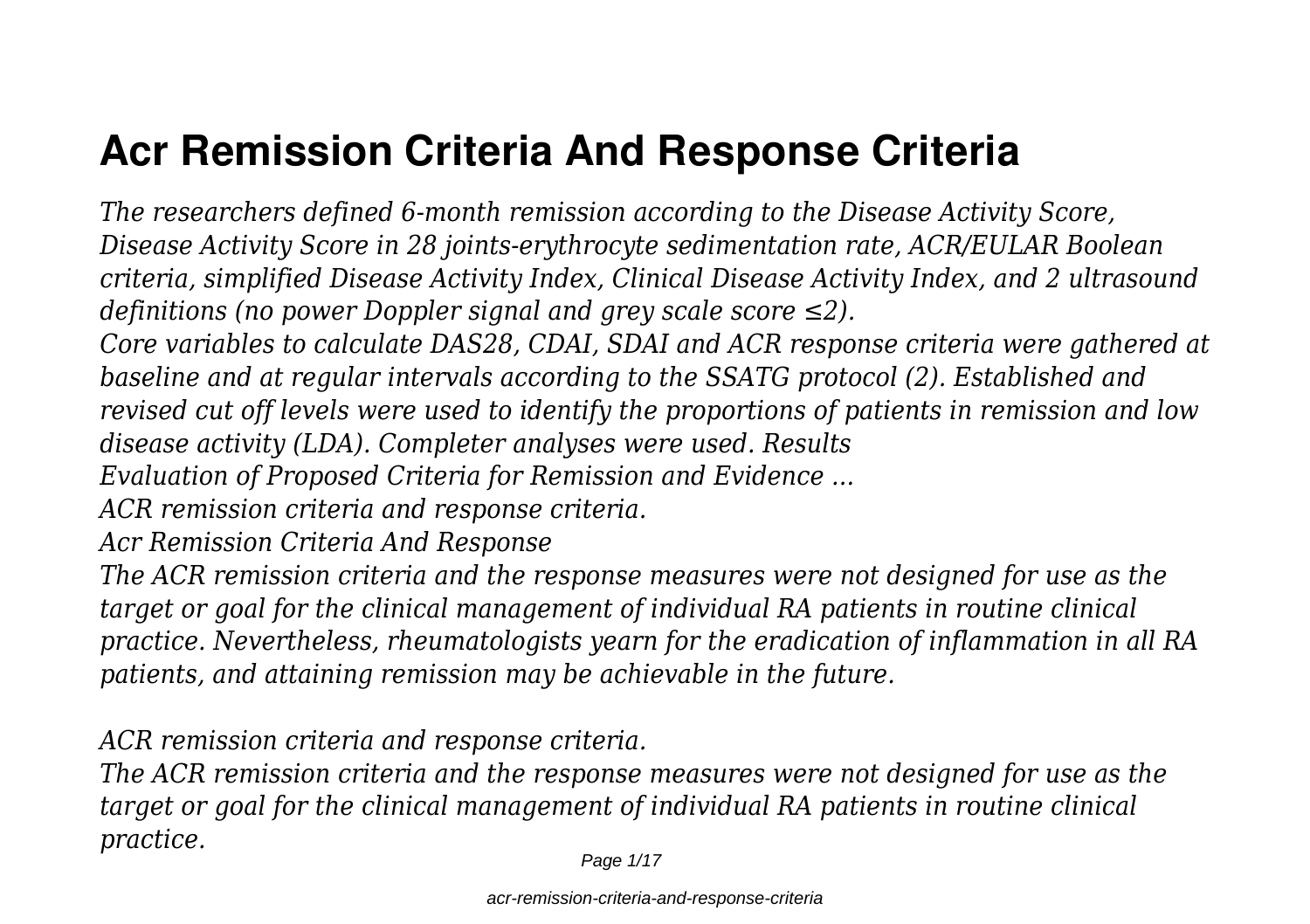#### *(PDF) ACR remission criteria and response criteria*

*The ACR remission criteria and the response measures were not designed for use as the target or goal for the clinical management of individual RA patients in routine clinical practice. Nevertheless, rheumatologists yearn for the eradication of inflammation in all RA patients, and attaining remission may be achievable in the future.*

#### *ACR remission criteria and response criteria*

*in MDA or remission. We modified the ACR remission criteria by assessing patients crosssectionally—that is, at single points in time, rather than over a consecutive 2-month period. The modi-fied ACR remission definition was the most stringent 0.7%, 0%, and 0% were in clinical remission compared to 3% to 15%, 4% to 24%, and 6% to 33% at*

#### *ACR remission criteria and response criteria Acr Remission Criteria And Response Criteria Author: www.wakati.co-2020-10-27T00:00:00+00:01 Subject: Acr Remission Criteria And Response Criteria Keywords: acr, remission, criteria, and, response, criteria Created Date: 10/27/2020 6:52:46 AM*

#### *Acr Remission Criteria And Response Criteria The criteria, known as American College of Rheumatology (ACR) criteria, is the measure used in nearly all published studies that look at the efficacy (effectiveness) of treatments* Page 2/17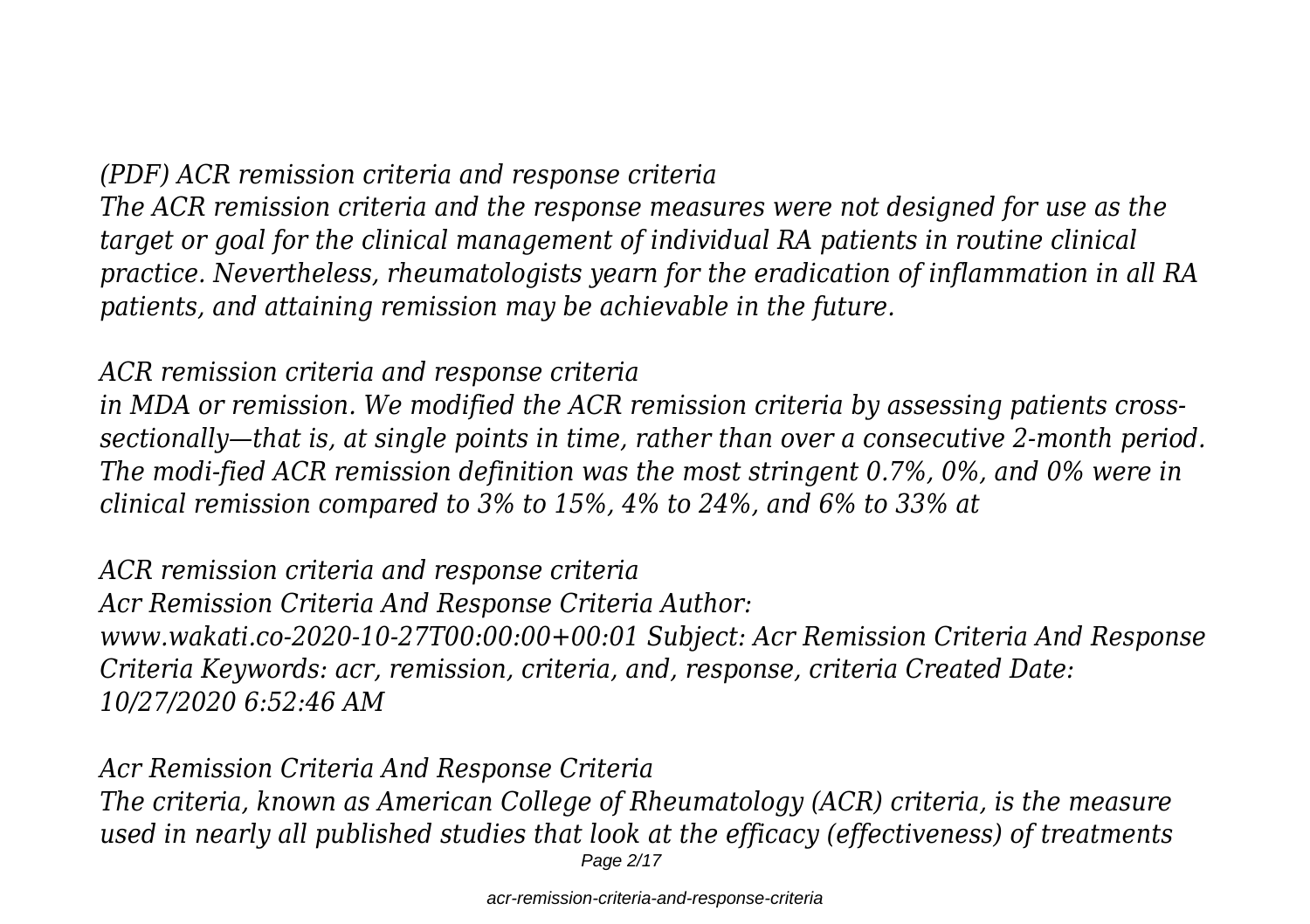*for all types of rheumatic diseases. ACR20 was the first set of criteria established, followed later by ACR50 and ACR70.*

# *Understanding ACR20 Criteria - Verywell Health*

*Results from a post hoc analysis published in ACR Open Rheumatology validated the proposed remission criteria for gout and defined new criteria for complete response in patients with chronic gout treated with pegloticase.. The Gout Activity Score, typically used to assess the activity of gout, does not provide a target for remission of gout.*

# *Remission Criteria Validated, New Criteria Defined for ...*

*The feasibility and the benefit of attaining remission led to the development of the ACR/European League Against Rheumatism (EULAR) 2011 remission criteria. These criteria employ either a Boolean definition, including tender and swollen joint counts ≤1, and CRP ≤1 mg/dl, or an index-based definition, SDAI ≤3.3, in combination with patientreported outcomes on a scale of 0-10.*

# *The New ACR/EULAR Remission Criteria: Rationale for ...*

*Core variables to calculate DAS28, CDAI, SDAI and ACR response criteria were gathered at baseline and at regular intervals according to the SSATG protocol (2). Established and revised cut off levels were used to identify the proportions of patients in remission and low disease activity (LDA). Completer analyses were used. Results*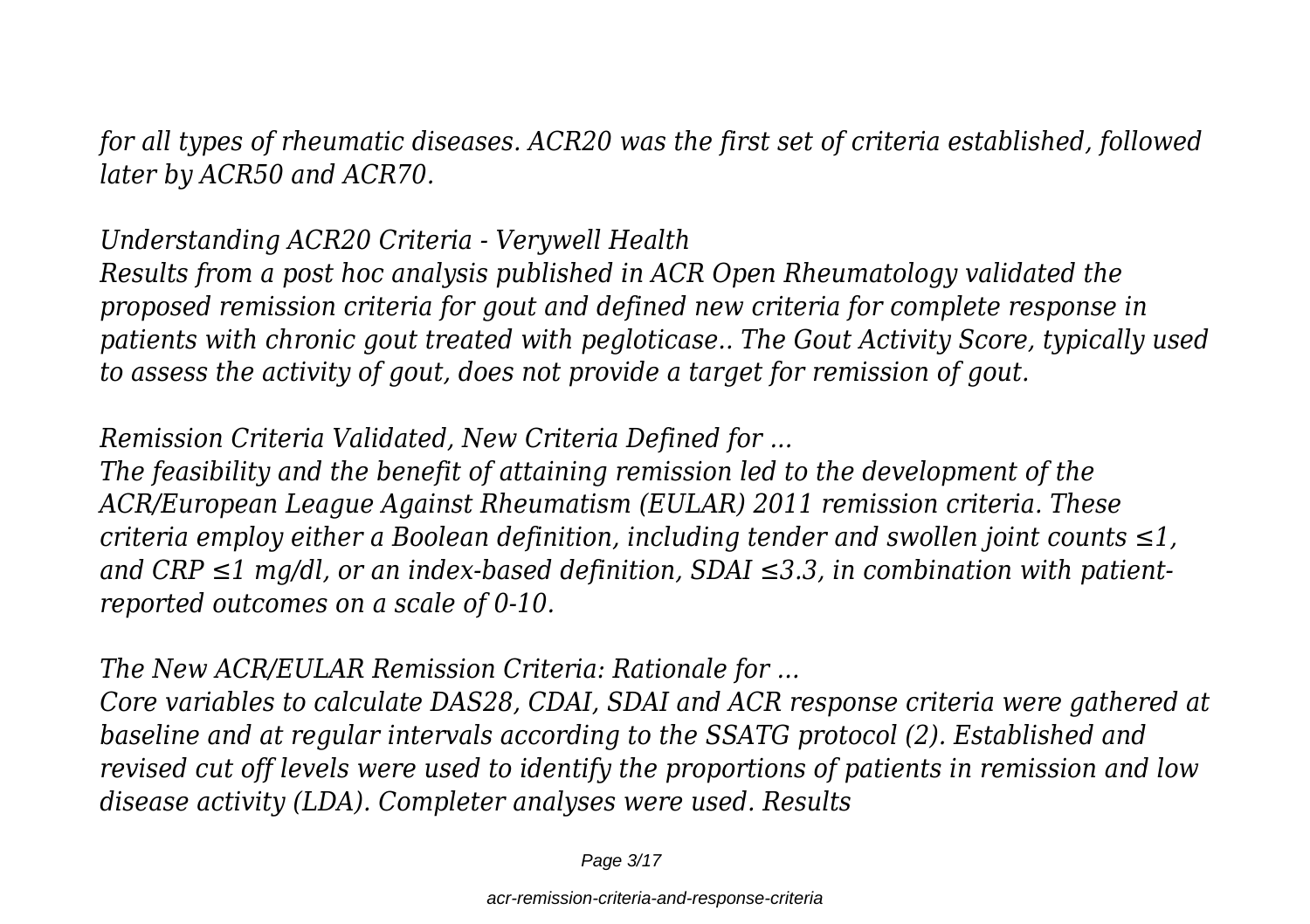*Talk: New and Established Criteria for Remission and ...*

*The objective of this study is to assess criteria for gout remission and to use the results to inform criteria for a complete response (CR). Methods A post hoc analysis of two clinical trials was undertaken to determine the frequency with which subjects with chronic refractory gout who were treated with pegloticase met remission criteria.*

*Evaluation of Proposed Criteria for Remission and Evidence ...*

*The Prevoo remission criterion has proved to correspond well to the ACR remission criteria . Like the response criteria, the remission criteria do not include any measure of joint destruction. In daily clinical practice, treatment decisions and efficacy judgements are generally based on the treating physician's general opinion of the disease activity.*

*Remission and response to early treatment of RA assessed ...*

*Methods. Data were collected of 273 biologic naive RA patients at baseline, then 3, 6 and 12 months post-TNFi therapy. Remission status was calculated using DAS28(4v)-CRP <2.6 and ACR/EULAR Boolean criteria.*

*Comparison of remission criteria in a tumour necrosis ...*

*Methods: Previously reported baseline characteristics of the 127 children enrolled in CLIPPER (60 eoJIA [2–17 years], 38 ERA [12–17 years], and 29 PsA [12–17 years]) 1 were analyzed post hoc as possible predictors of the attainment of clinical remission on medication (per the JIA ACR criteria or Juvenile Arthritis Disease Activity Score 71-joint* Page 4/17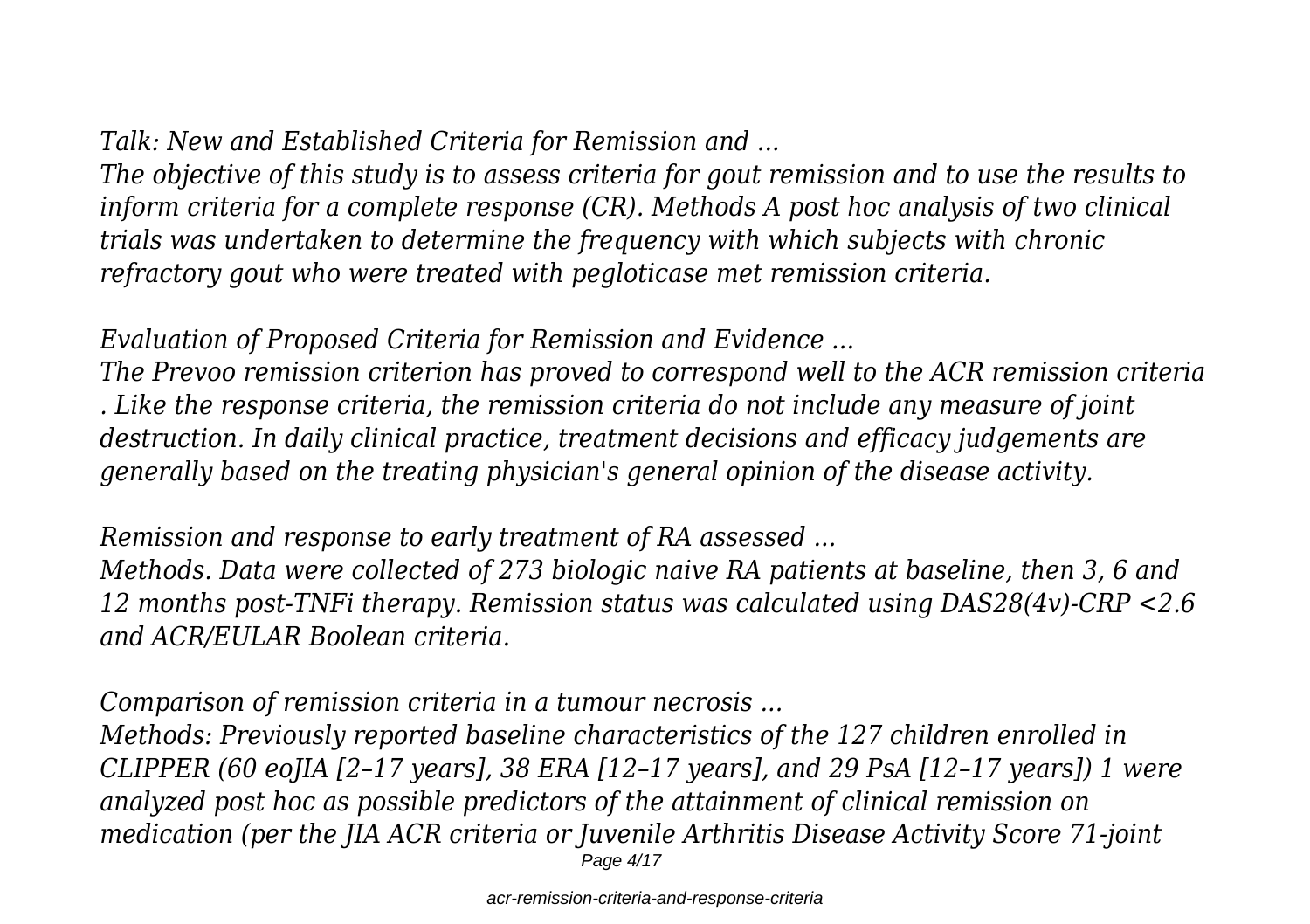*[JADAS] criteria) sustained for 6 ...*

*Predictors of Clinical Remission in Children with Extended ... Background/Purpose: Recent developments of targeted treatments such as targeted synthetic DMARDs (tsDMARDs) increase the chances of a sustained low disease activity (LDA) or remission state for patients suffering rheumatoid arthritis (RA). tsDMARDs such as baricitinib, an oral inhibitor of the Janus Kinases (JAK1/JAK2) was recently approved for the treatment of RA with an inadequate response […]*

*High Remission Rates in RA – Real Life Data from ...*

*The feasibility and the benefit of attaining remission led to the development of the ACR/European League Against Rheumatism (EULAR) 2011 remission criteria. These criteria employ either a Boolean definition, including tender and swollen joint counts ≤1, and CRP ≤1 mg/dl, or an index-based definition, SDAI ≤3.3, in combination with patientreported outcomes on a scale of 0–10.*

*new ACR/EULAR remission criteria: rationale for developing ...*

*Baker et al 1 raise many interesting points on the validity and use of the American College of Rheumatology/European League Against Rheumatism (ACR/EULAR) remission criteria that I would like to reflect on. But first of all I would like to reiterate my main point, one which I think we agree on: In all clinical trials where remission is one of the outcomes, it should be defined according to the ...*

Page 5/17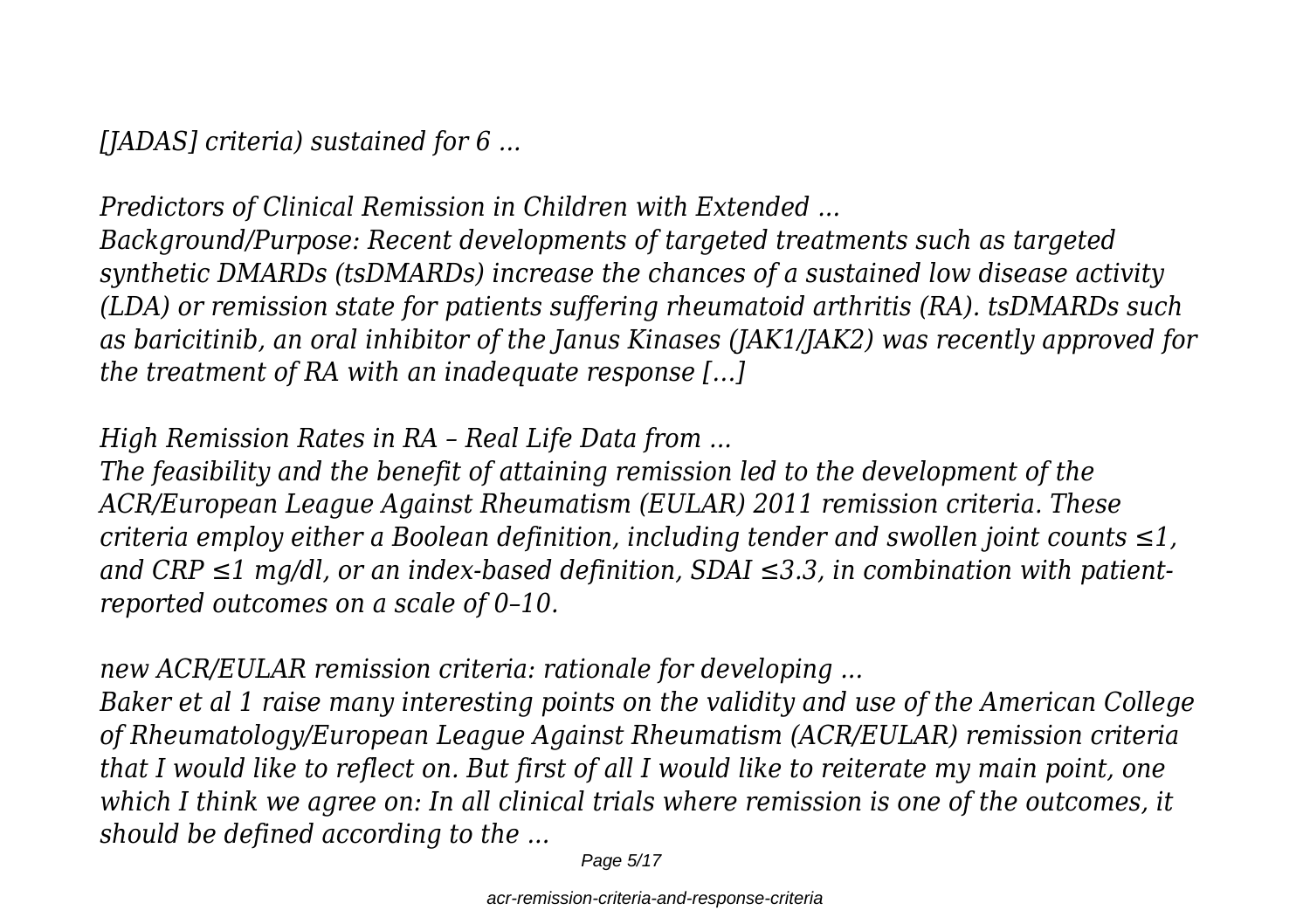*Response to: 'Let's not fool ourselves. In RA, the ACR ...*

*EULAR response criteria Comparing the DAS28 from one patient on two different time points, it is ... Both the thresholds for high and low disease activity and remission and the abovementioned improvement criteria should give you a feel how to interpret your DAS28 scores. ...*

*DAS28 - EULAR response criteria - DAS-score*

*The researchers defined 6-month remission according to the Disease Activity Score, Disease Activity Score in 28 joints-erythrocyte sedimentation rate, ACR/EULAR Boolean criteria, simplified Disease Activity Index, Clinical Disease Activity Index, and 2 ultrasound definitions (no power Doppler signal and grey scale score ≤2).*

*The ACR remission criteria and the response measures were not designed for use as the target or goal for the clinical management of individual RA patients in routine clinical practice. Nevertheless, rheumatologists yearn for the eradication of inflammation in all RA patients, and attaining remission may be achievable in the future. The feasibility and the benefit of attaining remission led to*

Page 6/17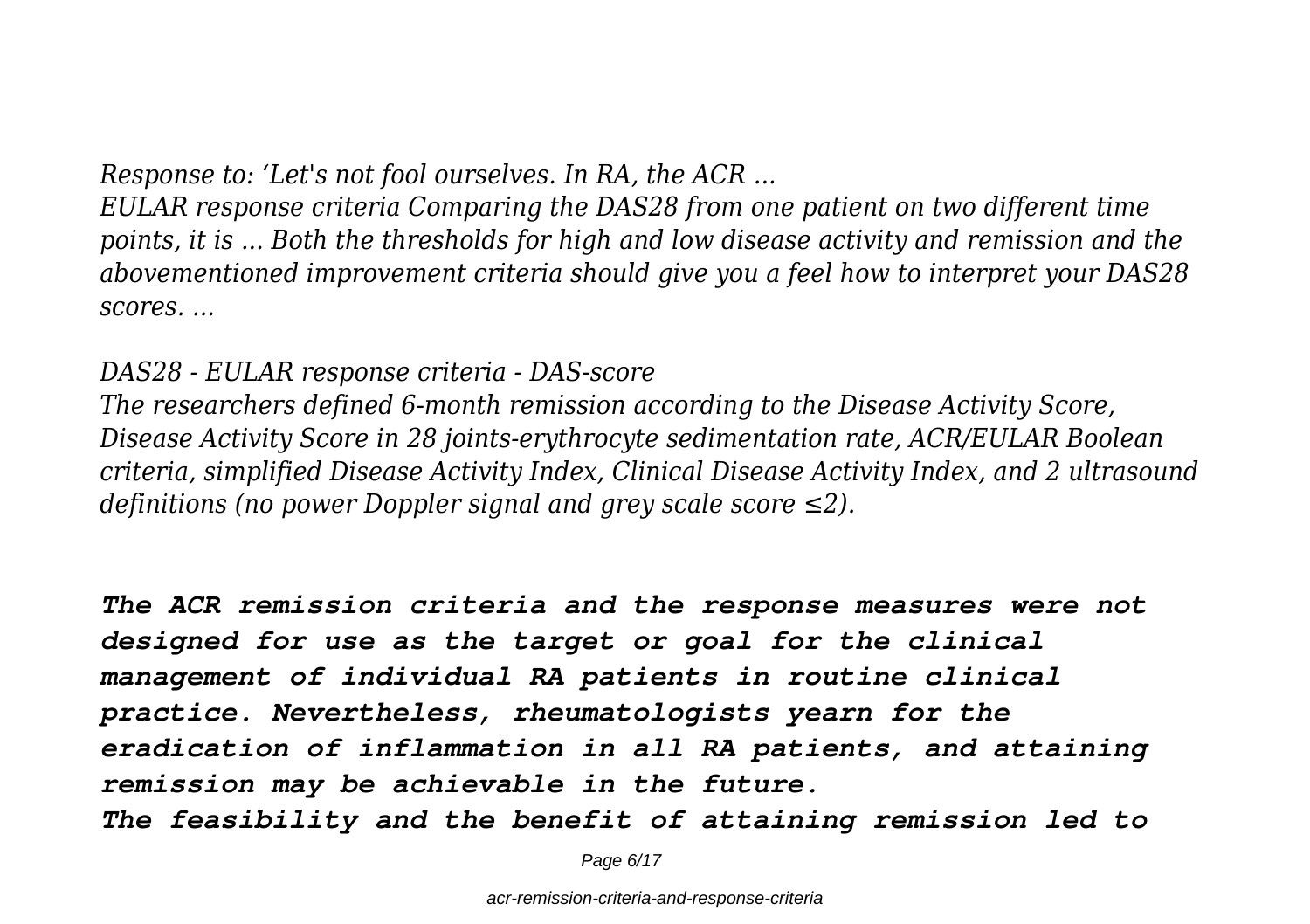*the development of the ACR/European League Against Rheumatism (EULAR) 2011 remission criteria. These criteria employ either a Boolean definition, including tender and swollen joint counts ?1, and CRP ?1 mg/dl, or an index-based definition, SDAI ?3.3, in combination with patient-reported outcomes on a scale of 0-10. ACR remission criteria and response criteria*

*Acr Remission Criteria And Response Criteria*

*The New ACR/EULAR Remission Criteria: Rationale for ... High Remission Rates in RA – Real Life Data from ...*

**Response to: 'Let's not fool ourselves. In RA, the ACR ...**

**The feasibility and the benefit of attaining remission led to the development of the ACR/European League Against Rheumatism (EULAR) 2011 remission criteria. These criteria employ either a Boolean definition, including tender and swollen joint counts ?1, and CRP ?1 mg/dl, or an index-based definition, SDAI ?3.3, in combination with patientreported outcomes on a scale of 0–10.**

Page 7/17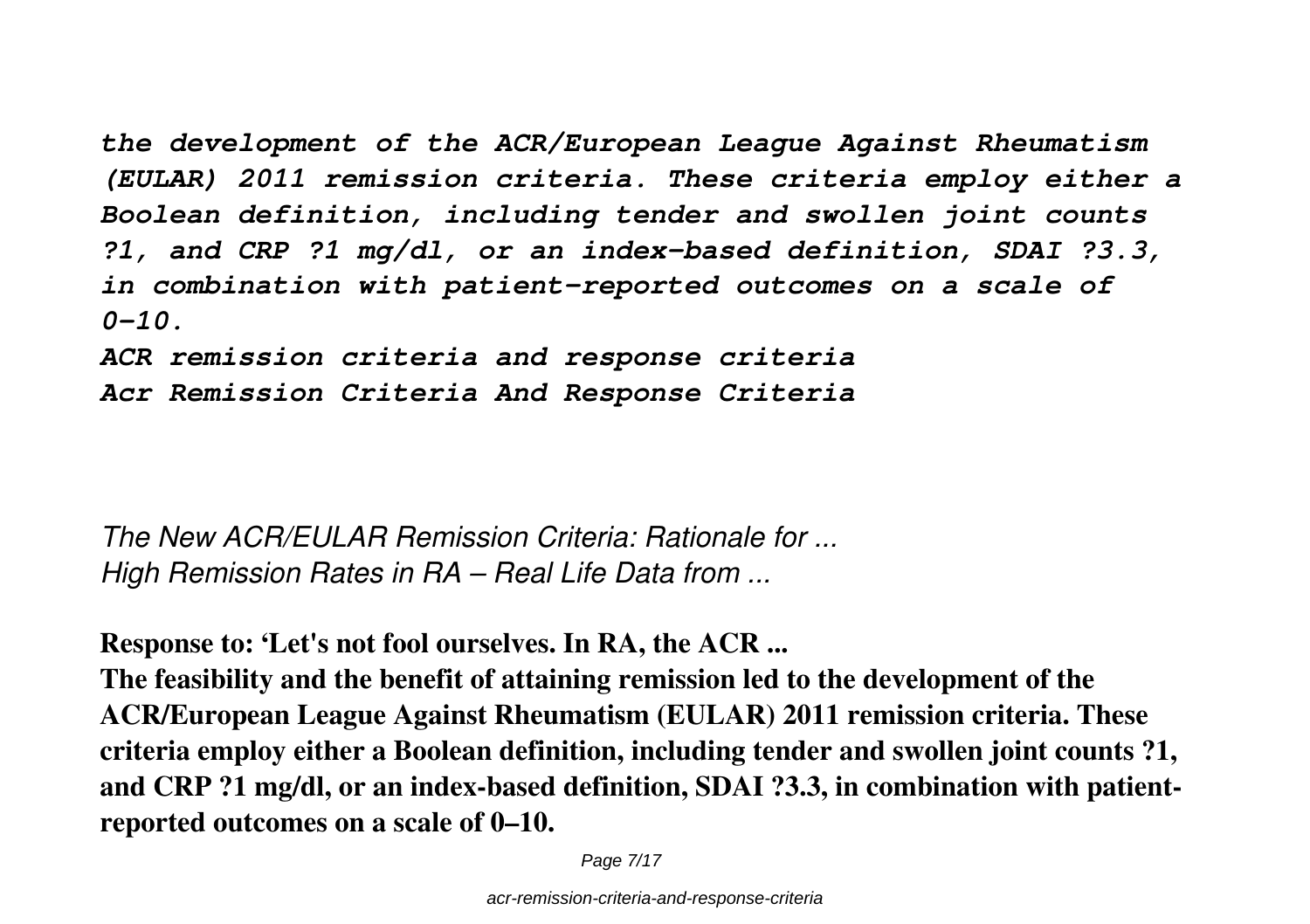**in MDA or remission. We modified the ACR remission criteria by assessing patients crosssectionally—that is, at single points in time, rather than over a consecutive 2-month period. The modi-fied ACR remission definition was the most stringent 0.7%, 0%, and 0% were in clinical remission compared to 3% to 15%, 4% to 24%, and 6% to 33% at**

#### **Acr Remission Criteria And Response**

**The ACR remission criteria and the response measures were not designed for use as the target or goal for the clinical management of individual RA patients in routine clinical practice. Nevertheless, rheumatologists yearn for the eradication of inflammation in all RA patients, and attaining remission may be achievable in the future.**

#### **ACR remission criteria and response criteria.**

**The ACR remission criteria and the response measures were not designed for use as the target or goal for the clinical management of individual RA patients in routine clinical practice.**

# **(PDF) ACR remission criteria and response criteria**

**The ACR remission criteria and the response measures were not designed for use as the target or goal for the clinical management of individual RA patients in routine clinical practice. Nevertheless, rheumatologists yearn for the eradication of inflammation in all RA**

Page 8/17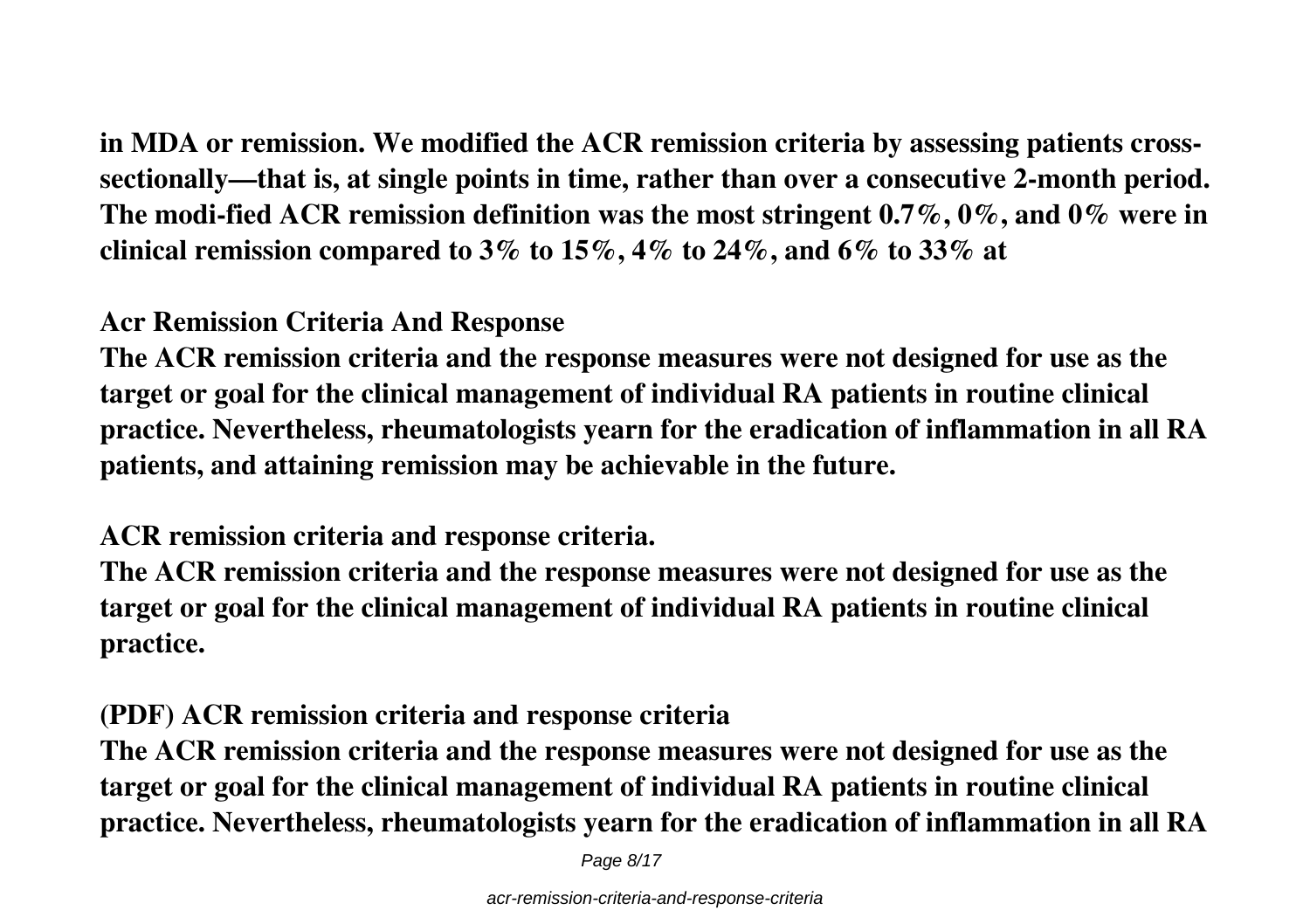**patients, and attaining remission may be achievable in the future.**

**ACR remission criteria and response criteria in MDA or remission. We modified the ACR remission criteria by assessing patients crosssectionally—that is, at single points in time, rather than over a consecutive 2-month period.**

**The modi-fied ACR remission definition was the most stringent 0.7%, 0%, and 0% were in clinical remission compared to 3% to 15%, 4% to 24%, and 6% to 33% at**

**ACR remission criteria and response criteria Acr Remission Criteria And Response Criteria Author: www.wakati.co-2020-10-27T00:00:00+00:01 Subject: Acr Remission Criteria And Response Criteria Keywords: acr, remission, criteria, and, response, criteria Created Date: 10/27/2020 6:52:46 AM**

**Acr Remission Criteria And Response Criteria**

**The criteria, known as American College of Rheumatology (ACR) criteria, is the measure used in nearly all published studies that look at the efficacy (effectiveness) of treatments for all types of rheumatic diseases. ACR20 was the first set of criteria established, followed later by ACR50 and ACR70.**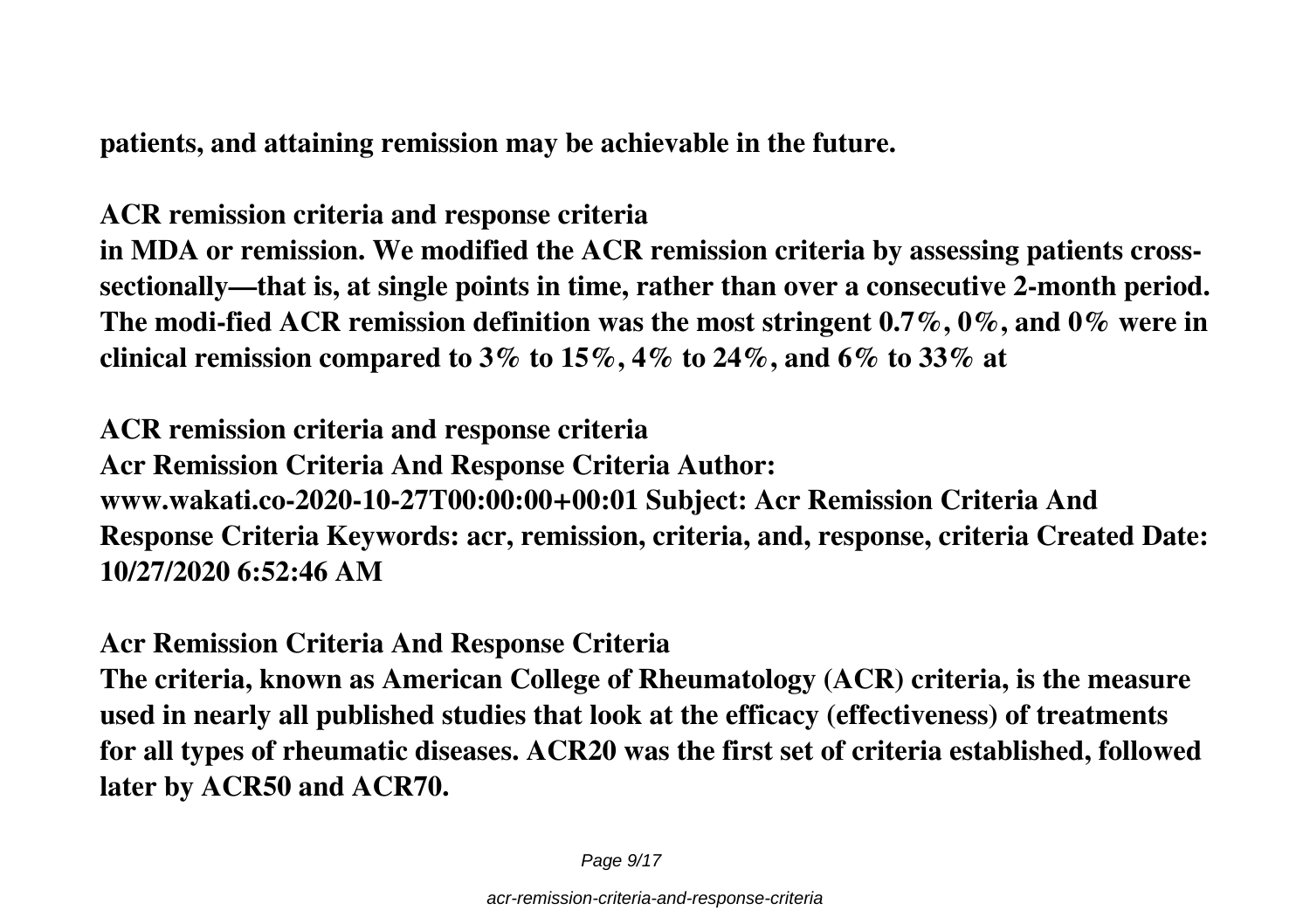# **Understanding ACR20 Criteria - Verywell Health**

**Results from a post hoc analysis published in ACR Open Rheumatology validated the proposed remission criteria for gout and defined new criteria for complete response in patients with chronic gout treated with pegloticase.. The Gout Activity Score, typically used to assess the activity of gout, does not provide a target for remission of gout.**

**Remission Criteria Validated, New Criteria Defined for ...**

**The feasibility and the benefit of attaining remission led to the development of the ACR/European League Against Rheumatism (EULAR) 2011 remission criteria. These criteria employ either a Boolean definition, including tender and swollen joint counts ?1, and CRP ?1 mg/dl, or an index-based definition, SDAI ?3.3, in combination with patientreported outcomes on a scale of 0-10.**

#### **The New ACR/EULAR Remission Criteria: Rationale for ...**

**Core variables to calculate DAS28, CDAI, SDAI and ACR response criteria were gathered at baseline and at regular intervals according to the SSATG protocol (2). Established and revised cut off levels were used to identify the proportions of patients in remission and low disease activity (LDA). Completer analyses were used. Results**

**Talk: New and Established Criteria for Remission and ...**

Page 10/17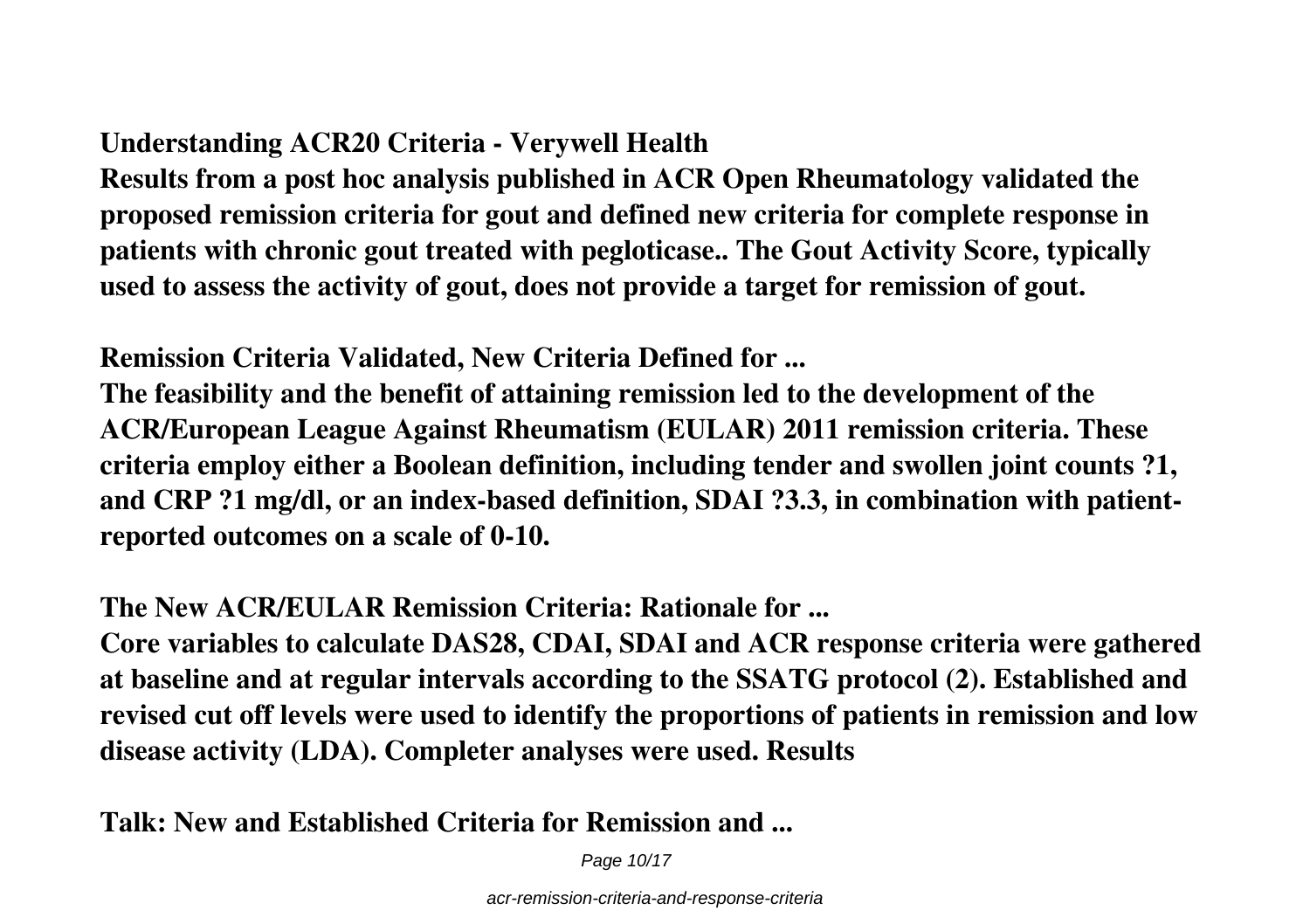**The objective of this study is to assess criteria for gout remission and to use the results to inform criteria for a complete response (CR). Methods A post hoc analysis of two clinical trials was undertaken to determine the frequency with which subjects with chronic refractory gout who were treated with pegloticase met remission criteria.**

**Evaluation of Proposed Criteria for Remission and Evidence ...**

**The Prevoo remission criterion has proved to correspond well to the ACR remission criteria . Like the response criteria, the remission criteria do not include any measure of joint destruction. In daily clinical practice, treatment decisions and efficacy judgements are generally based on the treating physician's general opinion of the disease activity.**

**Remission and response to early treatment of RA assessed ...**

**Methods. Data were collected of 273 biologic naive RA patients at baseline, then 3, 6 and 12 months post-TNFi therapy. Remission status was calculated using DAS28(4v)-CRP <2.6 and ACR/EULAR Boolean criteria.**

**Comparison of remission criteria in a tumour necrosis ...**

**Methods: Previously reported baseline characteristics of the 127 children enrolled in CLIPPER (60 eoJIA [2–17 years], 38 ERA [12–17 years], and 29 PsA [12–17 years]) 1 were analyzed post hoc as possible predictors of the attainment of clinical remission on**

Page 11/17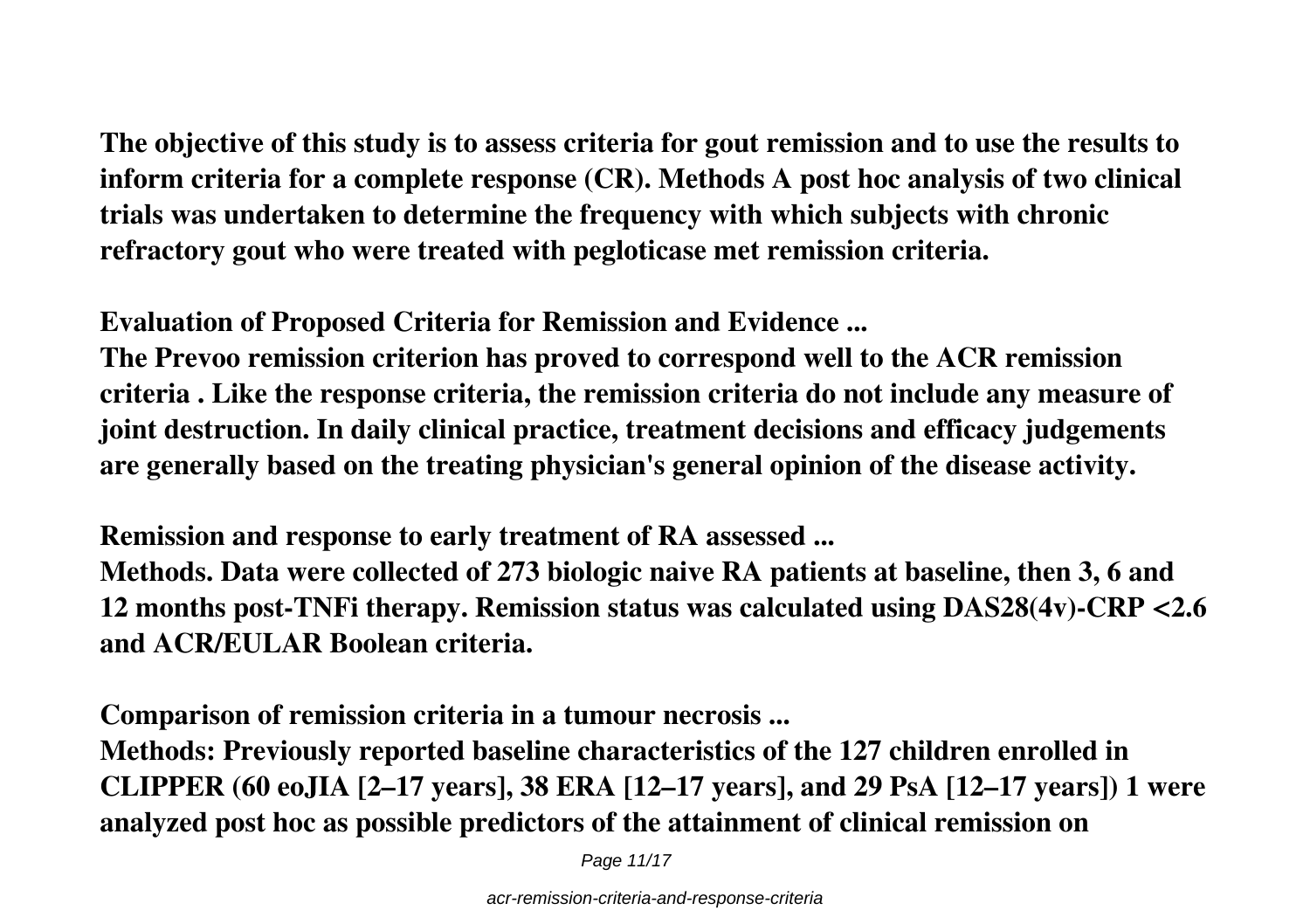**medication (per the JIA ACR criteria or Juvenile Arthritis Disease Activity Score 71-joint [JADAS] criteria) sustained for 6 ...**

**Predictors of Clinical Remission in Children with Extended ...**

**Background/Purpose: Recent developments of targeted treatments such as targeted synthetic DMARDs (tsDMARDs) increase the chances of a sustained low disease activity (LDA) or remission state for patients suffering rheumatoid arthritis (RA). tsDMARDs such as baricitinib, an oral inhibitor of the Janus Kinases (JAK1/JAK2) was recently approved for the treatment of RA with an inadequate response […]**

**High Remission Rates in RA – Real Life Data from ...**

**The feasibility and the benefit of attaining remission led to the development of the ACR/European League Against Rheumatism (EULAR) 2011 remission criteria. These criteria employ either a Boolean definition, including tender and swollen joint counts ?1, and CRP ?1 mg/dl, or an index-based definition, SDAI ?3.3, in combination with patientreported outcomes on a scale of 0–10.**

**new ACR/EULAR remission criteria: rationale for developing ...**

**Baker et al 1 raise many interesting points on the validity and use of the American College of Rheumatology/European League Against Rheumatism (ACR/EULAR) remission**

Page 12/17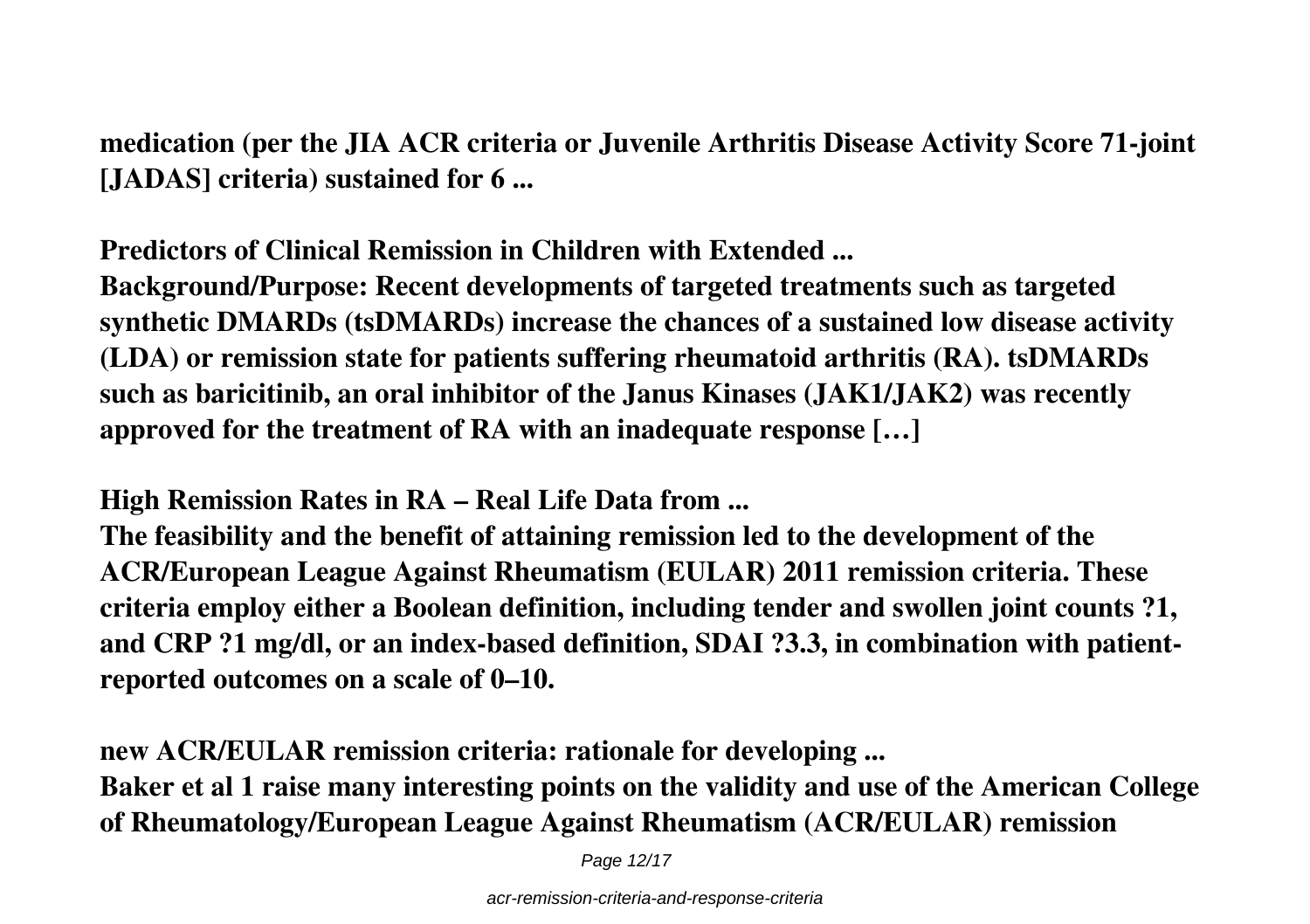**criteria that I would like to reflect on. But first of all I would like to reiterate my main point, one which I think we agree on: In all clinical trials where remission is one of the outcomes, it should be defined according to the ...**

**Response to: 'Let's not fool ourselves. In RA, the ACR ...**

**EULAR response criteria Comparing the DAS28 from one patient on two different time points, it is ... Both the thresholds for high and low disease activity and remission and the abovementioned improvement criteria should give you a feel how to interpret your DAS28 scores. ...**

**DAS28 - EULAR response criteria - DAS-score**

**The researchers defined 6-month remission according to the Disease Activity Score, Disease Activity Score in 28 joints-erythrocyte sedimentation rate, ACR/EULAR Boolean criteria, simplified Disease Activity Index, Clinical Disease Activity Index, and 2 ultrasound definitions (no power Doppler signal and grey scale score ?2).**

Acr Remission Criteria And Response Criteria Author: www.wakati.co-2020-10-27T00:00:00+00:01 Subject: Acr Remission Criteria

Page 13/17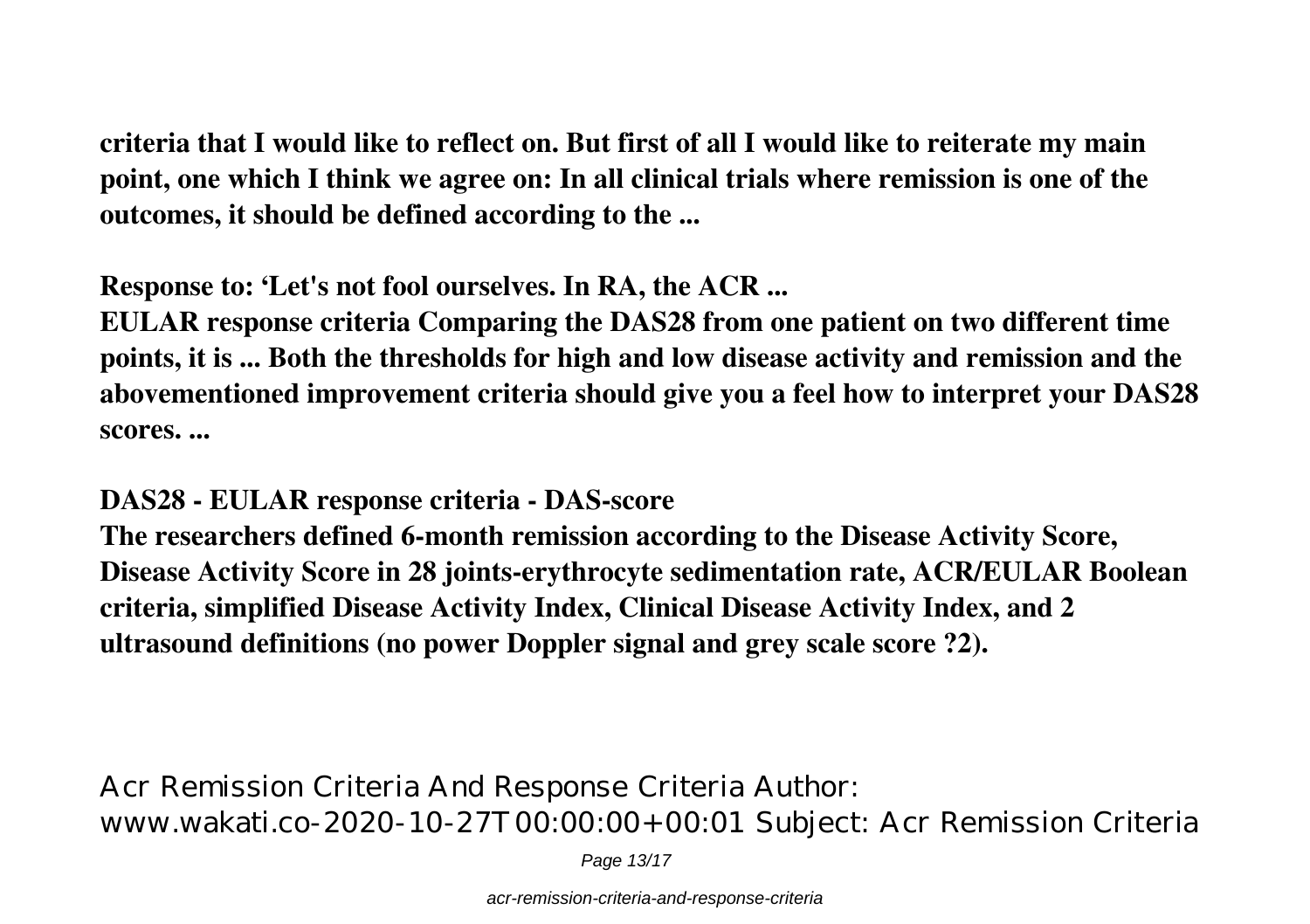And Response Criteria Keywords: acr, remission, criteria, and, response, criteria Created Date: 10/27/2020 6:52:46 AM

# **Comparison of remission criteria in a tumour necrosis ...**

EULAR response criteria Comparing the DAS28 from one patient on two different time points, it is ... Both the thresholds for high and low disease activity and remission and the abovementioned improvement criteria should give you a feel how to interpret your DAS28 scores. ...

Methods. Data were collected of 273 biologic naive RA patients at baseline, then 3, 6 and 12 months post-TNFi therapy. Remission status was calculated using  $DAS28(4v)$ -CRP < 2.6 and  $ACR/EULAR$  Boolean criteria.

#### **Talk: New and Established Criteria for Remission and ...**

Background/Purpose: Recent developments of targeted treatments such as targeted synthetic DMARDs (tsDMARDs) increase the chances of a sustained low disease activity (LDA) or remission state for patients suffering rheumatoid arthritis (RA). tsDMARDs such as baricitinib, an oral inhibitor of the Janus Kinases (JAK1/JAK2) was recently approved for the treatment of RA with an inadequate response […]

#### **Remission and response to early treatment of RA assessed ... Understanding ACR20 Criteria - Verywell Health**

*The ACR remission criteria and the response measures were not* Page 14/17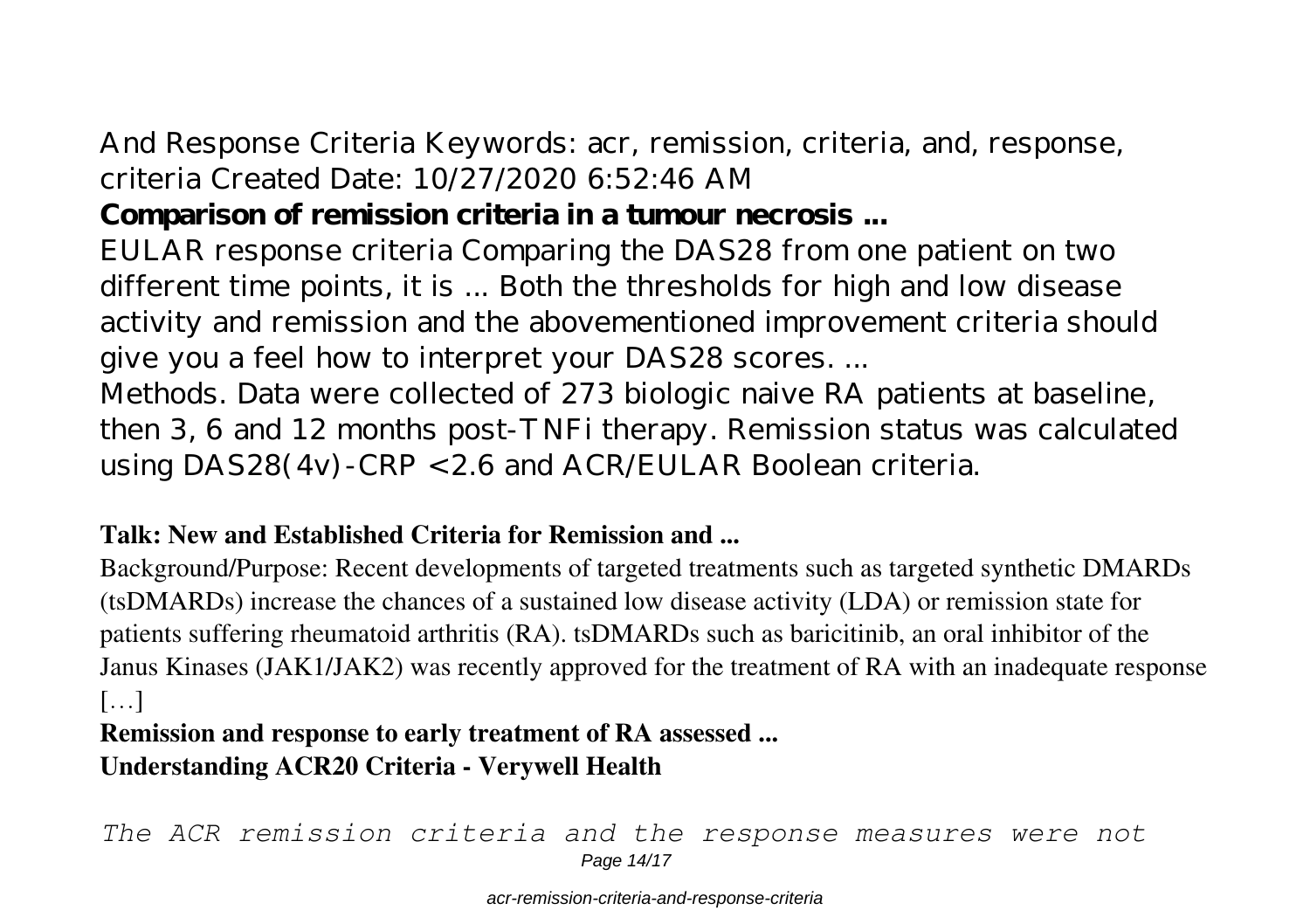*designed for use as the target or goal for the clinical management of individual RA patients in routine clinical practice.*

*new ACR/EULAR remission criteria: rationale for developing ... DAS28 - EULAR response criteria - DAS-score Results from a post hoc analysis published in ACR Open Rheumatology validated the proposed remission criteria for gout and defined new criteria for complete response in patients with chronic gout treated with pegloticase.. The Gout Activity Score, typically used to assess the activity of gout, does not provide a target for remission of gout.*

*Remission Criteria Validated, New Criteria Defined for ... The Prevoo remission criterion has proved to correspond well to the ACR remission criteria . Like the response criteria, the remission criteria do not include any measure of joint destruction. In daily clinical practice, treatment decisions and efficacy judgements are generally based on the treating physician's general opinion of the disease activity.*

Page 15/17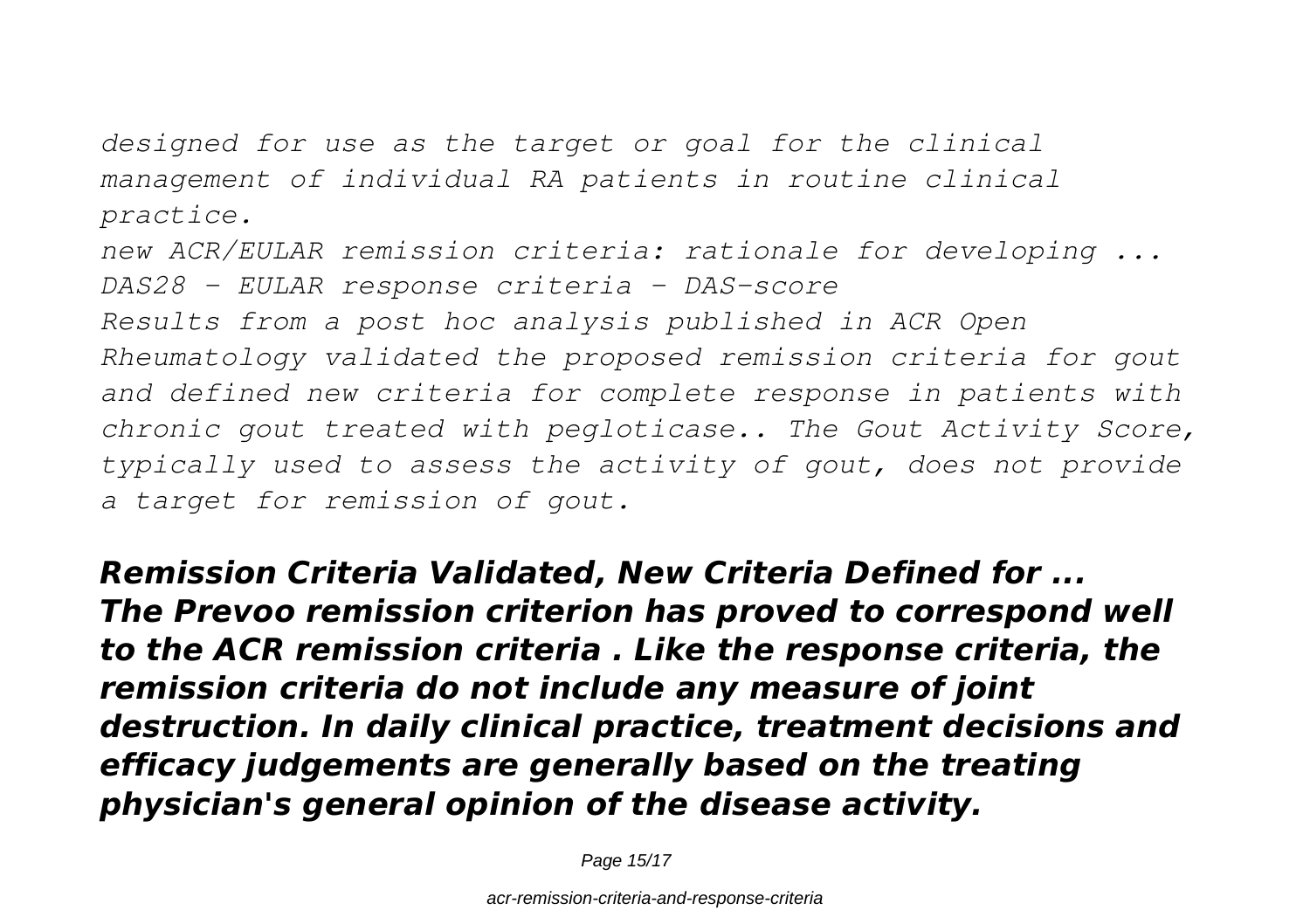# *Acr Remission Criteria And Response (PDF) ACR remission criteria and response criteria*

Methods: Previously reported baseline characteristics of the 127 children enrolled in CLIPPER (60 eoJIA [2–17 years], 38 ERA [12–17 years], and 29 PsA [12–17 years]) 1 were analyzed post hoc as possible predictors of the attainment of clinical remission on medication (per the JIA ACR criteria or Juvenile Arthritis Disease Activity Score 71-joint [JADAS] criteria) sustained  $for 6...$ 

Baker et al 1 raise many interesting points on the validity and use of the American College of Rheumatology/European League Against Rheumatism (ACR/EULAR) remission criteria that I would like to reflect on. But first of all I would like to reiterate my main point, one which I think we agree on: In all clinical trials where remission is one of the outcomes, it should be defined according to the ...

The objective of this study is to assess criteria for gout remission and to use the results to inform criteria for a complete response (CR). Methods A post hoc analysis of two clinical trials was undertaken to determine the frequency with which subjects with chronic refractory gout who were treated with pegloticase met remission criteria.

The criteria, known as American College of Rheumatology (ACR) criteria, is the measure used in nearly all published studies that look at the efficacy (effectiveness) of treatments for all types of rheumatic diseases. ACR20 was the first set of criteria established, followed later by ACR50

Page 16/17